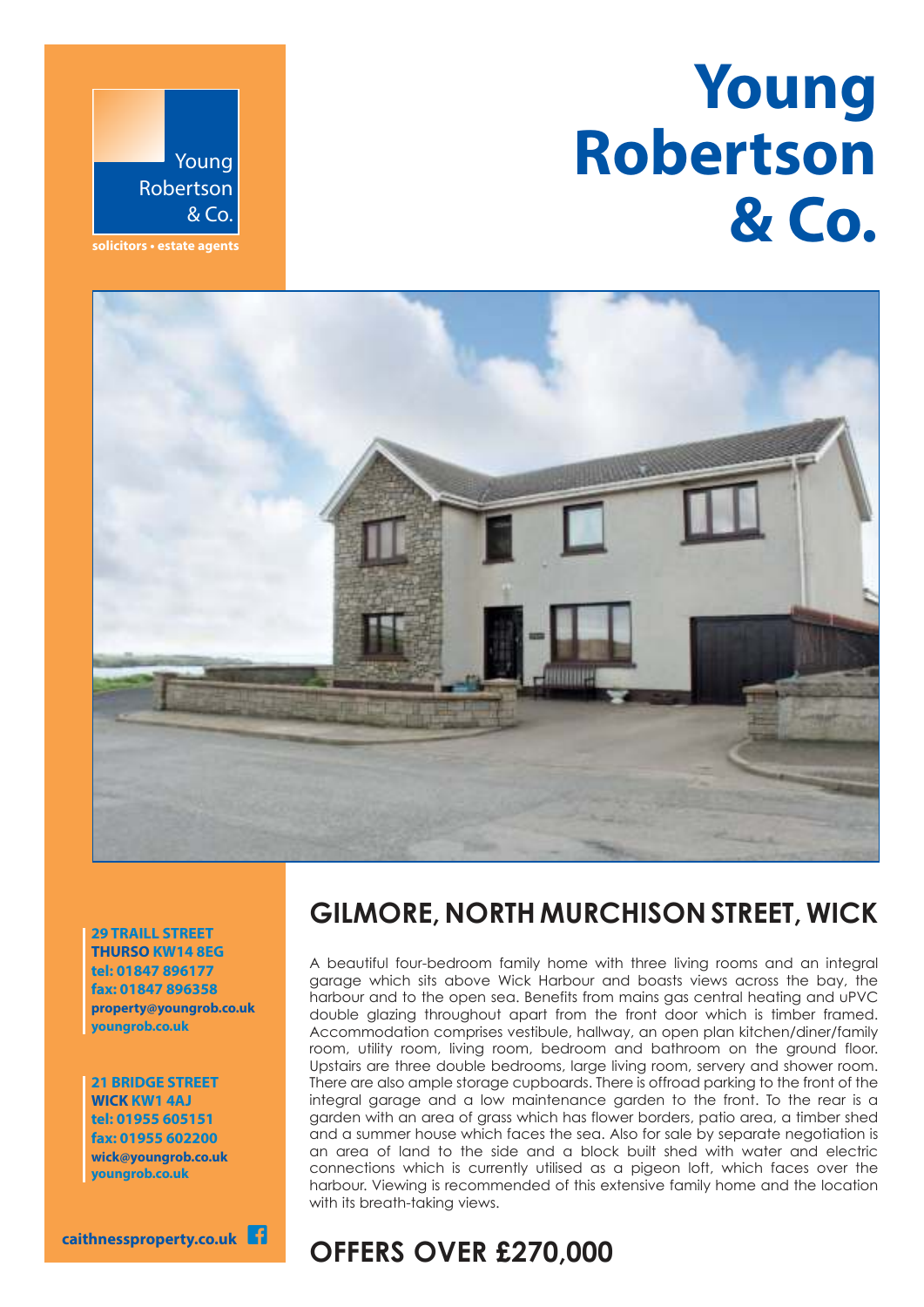### **Vestibule 1.35m x 0.95m 4' 5" x 3' 1"**

Glazed timber framed entrance door. Ceramic tiled floor with mat sunk into footwell. Cupboard housing electrics. Wood lined ceiling with spotlight. Controls for alarm system.

### **Hallway**

Three storage cupboards fitted with shelves. Arched wall to under-stair area which has pine lined walls. Radiator. Carpeted.

### **Kitchen/Diner/Family Room 7.40m x 3.75m 24' 3" x 12' 3"**

Wall and base units with solid wood fronts, fitted worktops and tiled splashback. Double bowl sink with drainer and mixer tap with spotlights above sink. Windows facing to side and rear. Fitted ceramic hob with extractor fan above. Fitted Neff oven and microwave. Integral dishwasher and fridge. Tiled ceramic floor to kitchen/dining area. Door to utility room. Carpeted family area. Electric log effect fire on stone hearth with wooden mantle surround. Brick feature wall with shelving and an alcove with a light above and a cupboard below. Ornate beams to ceiling. Feature brick planter. Double radiator. T.V. point. B.T. point & Broadband.

### **Utility Room 4.26m x 2.72m 13' 11" x 8' 11"**

Double cupboard fitted with shelf and coat hooks. Wall and base units fitted with worktop and tiled splashback. Services below worktop for washing machine and tumble drier. Double sink. Window facing to rear. Opaque glazed uPVC door to rear. Double radiator. Viny flooring. Door to garage.

**Living Room 4.54m x 3.62m 14' 11" x 11' 10"**

Electric log burner effect fire on a tiled hearth with wood surround. Window facing to front. Radiator. Spotlights to ceiling. Carpeted. T.V. point.

### **Bedroom 1 3.66m x 3.65m 12' 00" x 11' 11"**

Fully fitted Ashley Ann bedroom units. Window facing to front. Radiator. Carpeted.

### **Bathroom 5.05m x 2.77m 16' 6" x 9' 1" at widest.**

Villeroy & Boch three-piece suite comprising bath, W.C. and wallhung hand basin. Large shower enclosure with Mira electric shower and tiled walls. Three full length shelved mirrored cabinets. Tiling to walls. Two towel rails to walls. Spotlights to ceiling. Opaque window facing to rear. Vinyl flooring which has newly fitted tiles which match the walls underneath.

### **Stairs to upper landing**

Window facing to side. Double radiator. Hatch to attic space. Carpeted.

### **Servery 1.68m x 1.03m 5' 7" x 3' 4"**

Wall and base units. Stainless steel sink with drainer and mixer tap. Tiled splashback. Window facing to front. Carpeted.

### **Bedroom 2 3.74m x 3.70m 12' 3" x 12' 1"**

Window facing to front. Walk-in wardrobe with louvre doors fitted with hanging and shelf. Radiator. Carpeted.

### **Bedroom 3 4.79m x 3.65m 15' 8" x 12' 00"**

Window facing to side. Double radiator. Carpeted.

### **Living Room 7.91m x 3.95m 25' 11" x 12' 11"**

Large windows to front and side. Two radiators. Wall of display units. Carpeted.

### **Shower Room 3.37m x 2.02m 11' 1" x 6' 7"**

Shower enclosure with tiled walls and mains fitted shower, W.C. and round hand basin fitted into a unit with worktop and cupboards below with tiled splashback. Wall lights. Spot lights to ceiling. Shaving point. Opaque window facing to front. Radiator. Carpeted.

### **Bedroom 4 3.71m x 3.42m 12' 2" x 11' 2"**

Fitted bedroom units comprising wardrobes, dressing table and chests of drawers. Radiator. Window facing to front. Carpeted.

### **Garage 23' 4" x 9' 00" 7.12m x 2.74m**

Integral garage with door to utility room. Concrete floor. Housing heating boiler and hot water tank. Cupboards fitted to wall. Up and over door.

### **Summer House**

Summer house to rear garden with ceramic tiled floor. T.V. point.

### **Garden**

Low maintenance garden to front with tarred offroad parking to the front of the garage. Garden to rear with grassed area, patio area, areas of chippings, tiled areas, timber shed and flower borders

### **By Separate negotiation**

A piece of land to the side of the property and a block built shed with concrete floor and plastic-coated box profile sheeting to roof. Currently utilised as a pigeon loft. Doors to front and side. Has water and electric connections. Views across the harbour.

### **General Information**

The floor coverings and blinds as fitted are included in the sale. Home Report available from wick@youngrob.co.uk

### **Council Tax**

The subjects are in band E. The Council Tax Band may be re-assessed by the Highland Council when the property is sold. This may result in the Band being altered.

### **EPC Rating**

 $\Box$ 

### **Postcode**

 $KW1$  5HL

### **Entry**

By arrangement with our Wick office.

### **Viewing**

By arrangement with our Wick office.

### **Price**

Offers Over £270,000 should be submitted to our Wick office. The land and block built shed is available for £15,000.

### **Office Hours**

9.15am - 1pm, 2pm - 5pm Monday to Friday.

### **Location**

Wick, one of the two main towns of the district has the County General Hospital, supermarkets, professional, medical and educational facilities. From Wick there are regular bus and rail services south and from Wick airport, there are regular scheduled air services. Inverness is approximately two hours' drive.

*Whilst every attempt has been made to ensure the accuracy of the floor plan contained here, measurements of doors, windows, rooms and any other items are approximate and no responsibility is taken for any error, omission, or mis-statement. This plan is for illustrative purposes only and should be used as such by any prospective purchaser. The services, systems and appliances shown have not been tested and no guarantee as to their operability or efficiency can be given.*

*The information set out here is provided for the convenience and guidance of interested*  parties. Whilst believed to be true and accurate no statement made here or any *representation made by or on behalf of the seller is guaranteed to be correct. All measurements are approximate. Intending purchasers should verify the particulars on their visit to the property and note that the information given does not obviate the need for a full survey and all appropriate enquiries.*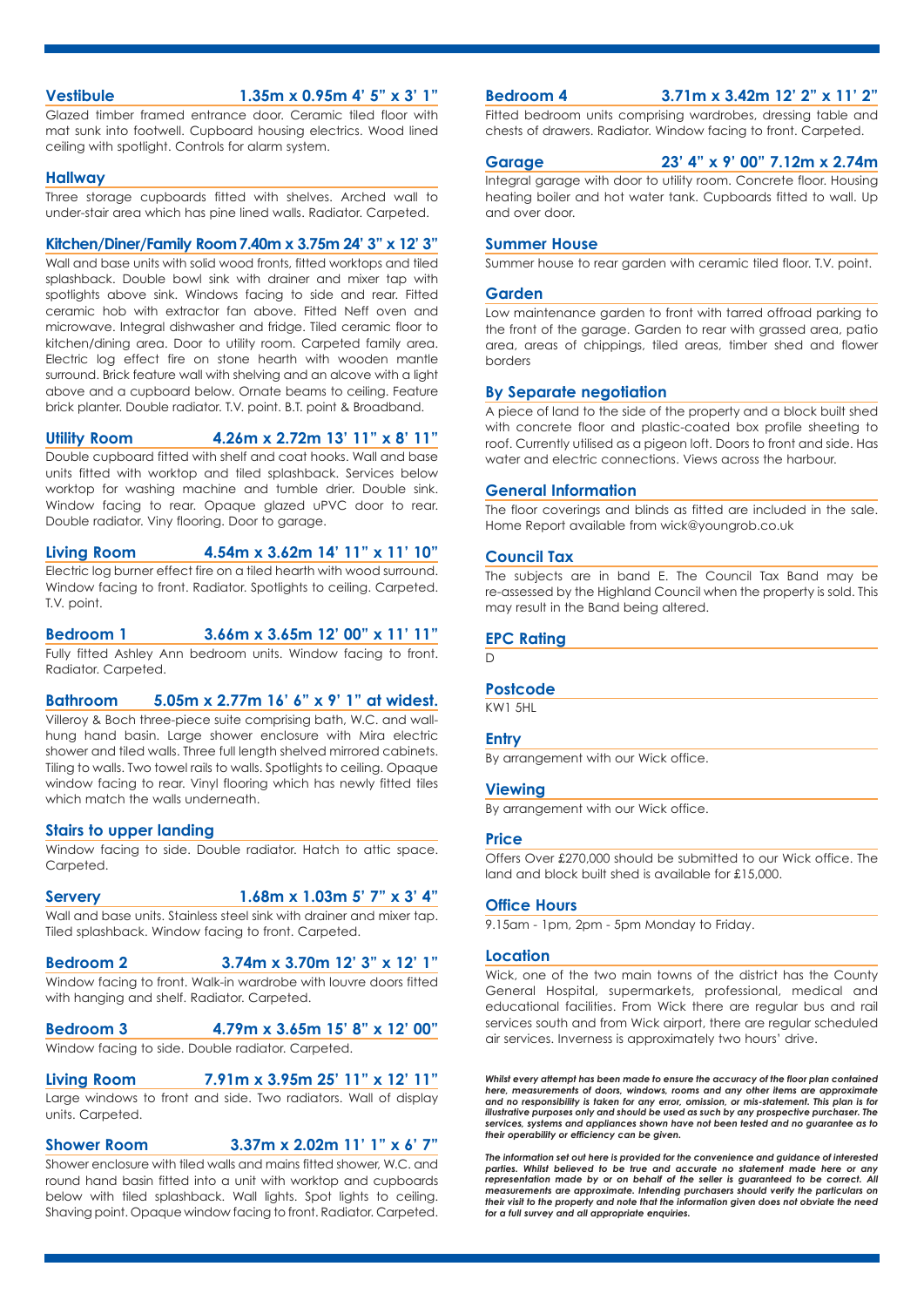